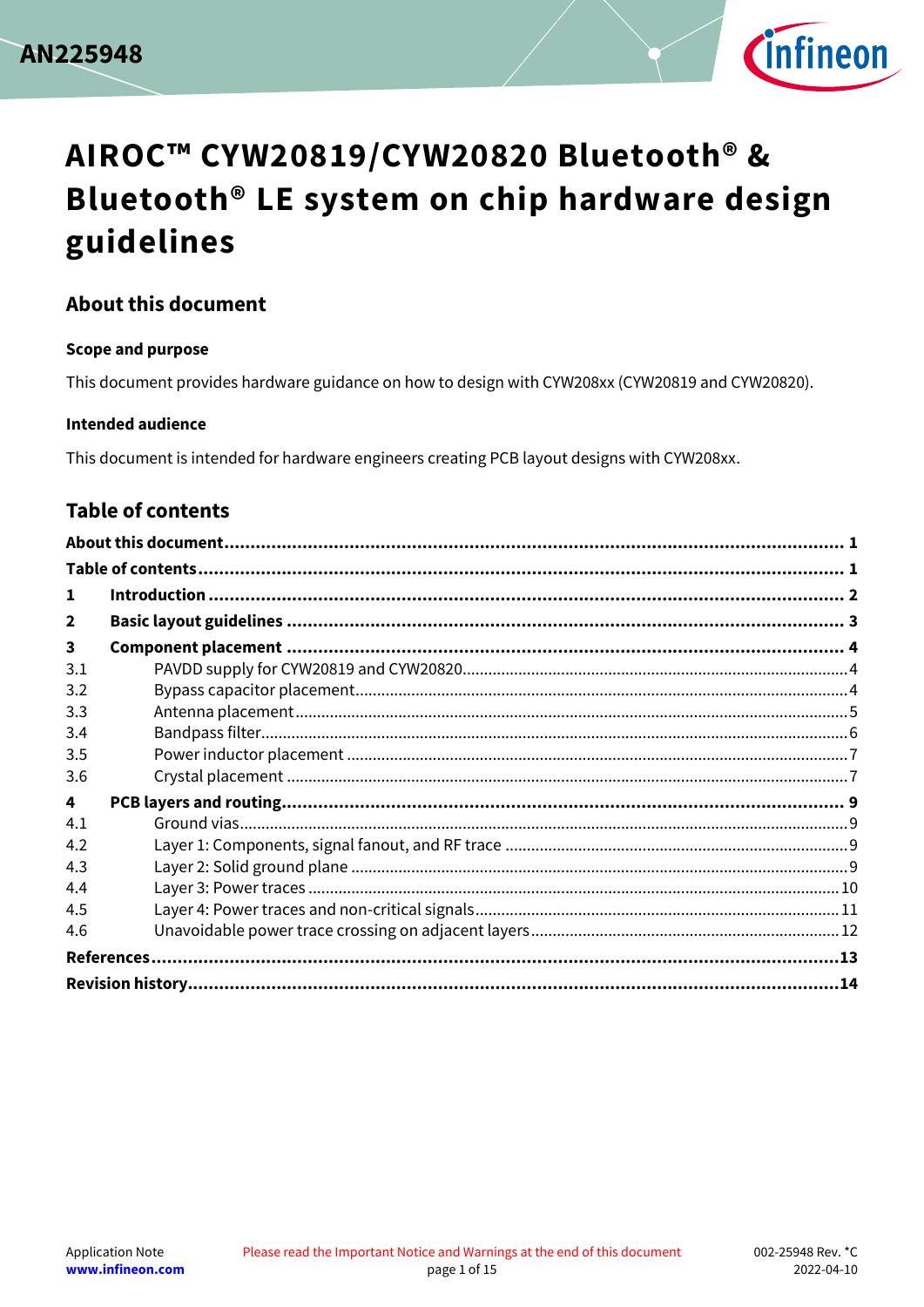**Introduction**

## <span id="page-1-0"></span>**1 Introduction**

This document provides basic guidelines on the layout for the CYW208xx. This document is divided into the following sections.

- Basic layout guidelines which include the board stackup and the impedance control requirements
- Component placements and recommended parts for the critical components
- Routing guidelines and the recommended trace width for various power traces

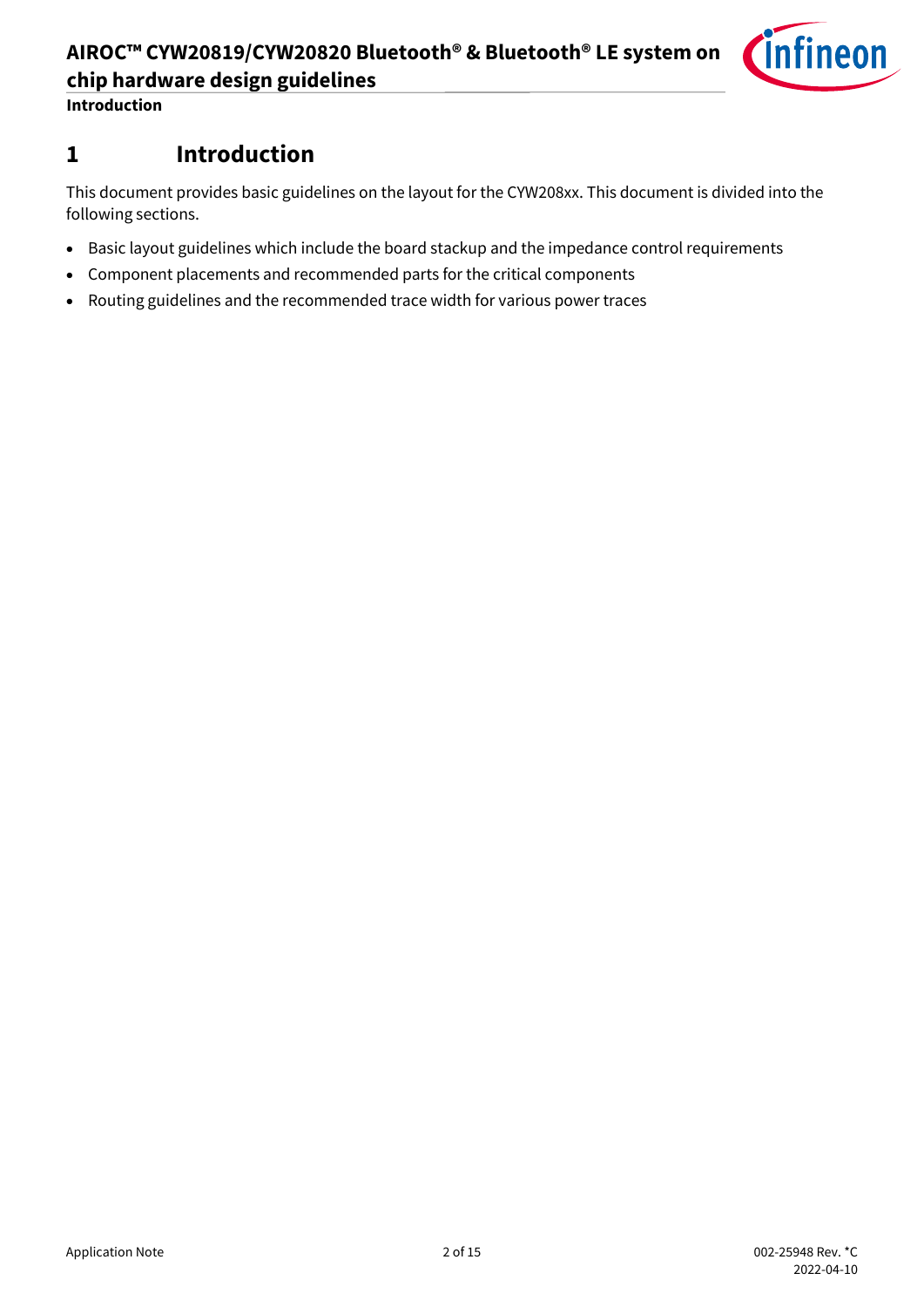

**Basic layout guidelines**

### <span id="page-2-0"></span>**2 Basic layout guidelines**

Most Bluetooth<sup>®</sup> devices use four-layer boards to minimize thickness. Components are placed on the top layer; the top layer will also have the signal fan out from the CYW208xx chip. The second layer is a solid ground fill, power traces are routed on the third layer, and lastly, the digital signals as well as additional power traces that couldn't be routed on the third layer can be routed on the bottom layer.

For RF traces, use a 50‐ohm transmission line to minimize mismatch losses and reflections, and therefore maximize the power transferred to the load.

There are two types of transmission lines: microstrip and stripline. The reference design uses the microstrip design.

Transmission lines require a proper geometry. Some parameters are highly dependent on the dielectric material – trace width, vertical distance to ground plane, and a solid ground plane as the reference. Different height and width solutions perform differently.

For the microstrip layer and its reference ground layer selections, two things should be considered:

- Thinner traces have higher insertion loss PCB fabrication requires adequate trace width for reliability and repeatability. Heights between the microstrip and ground should be maintained per the stack up shown in **[Figure 1](#page-2-1)** to maintain 50-ohm impedance control.
- For microstrip lines, avoid sharp corners; use a smooth radius to change directions. The coplanar ground follows the contour of these traces with a clearance of two to three-line widths (2 W to 3 W). Connect the outer layer to the reference ground plane using vias so that they surround the microstrip trace.

The microstrip used in this reference design is on layer 1 with a trace width of 12.5 mils. The reference ground is layer 2.

This reference design uses a four‐layer PCB with a stackup as shown in **[Figure](#page-2-1) 1**:

- Layer 1: Components and main signal layer
- Layer 2: Solid ground layer
- Layer 3: Power signal layer
- Layer 4: Digital signal layer. Additional power signals that could not be routed on layer 3 can be routed here as well. However, ensure that they do not overlap any of the power signals on layer 3.



<span id="page-2-1"></span>**Figure 1 Typical board stackup used for CYW208xx**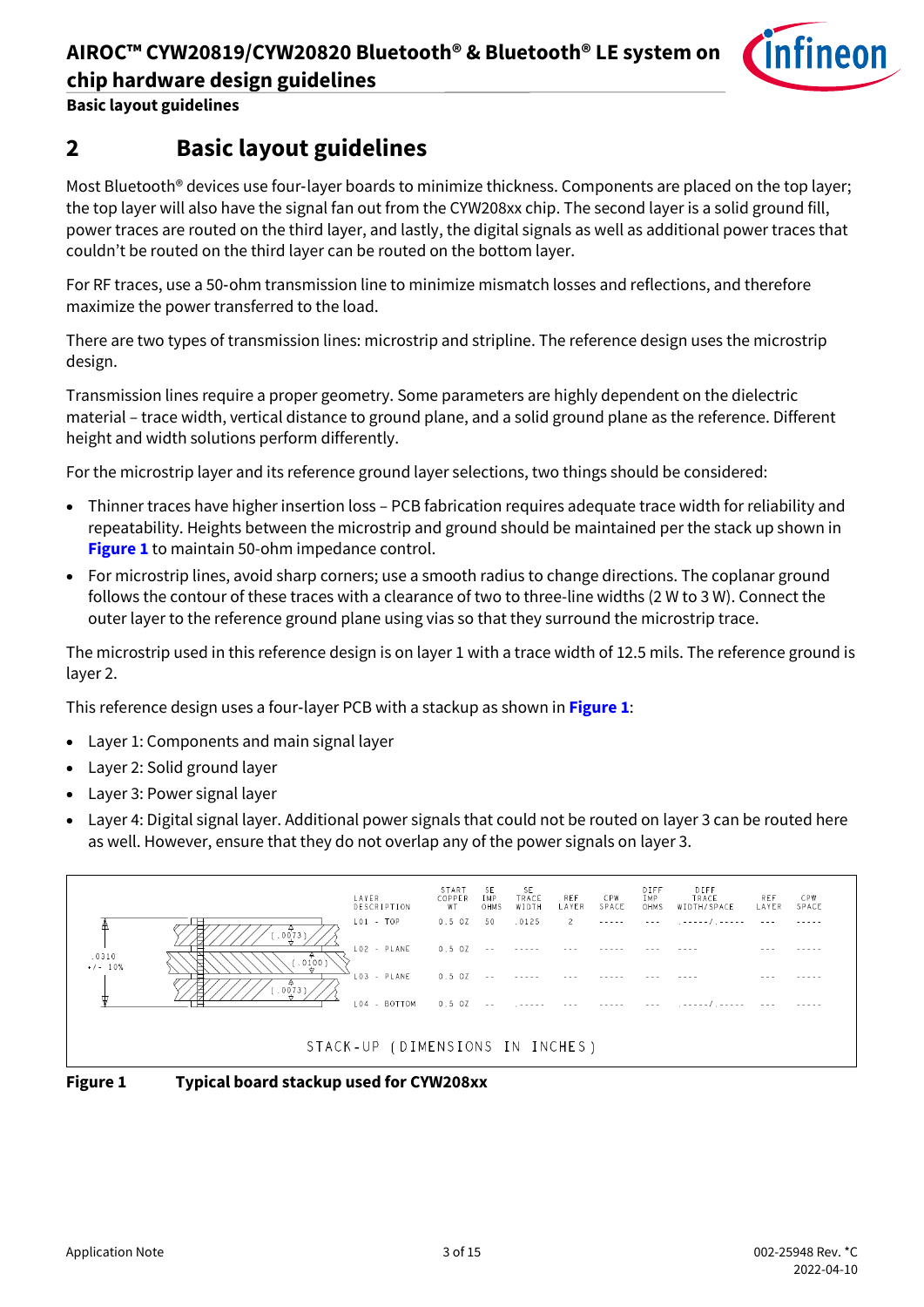

**Component placement**

### <span id="page-3-0"></span>**3 Component placement**

As a rule, follow the receive signal flow from the antenna to the antenna matching and filter circuits, then to the low-noise amplifier (LNA) chip input. Keep Radio Front end (RF), power management unit (PMU), and baseband (BB) decoupling capacitors next to the CYW208xx pin pads.

### <span id="page-3-1"></span>**3.1 PAVDD supply for CYW20819 and CYW20820**

- For CYW20819, PAVDD must be connected to RFLDO\_OUT (1.2 V).
- For CYW20820, PAVDD must be connected to PALDO\_OUT (2.5 V).



**Figure 2 PAVDD supply configuration for CYW20819 and CYW20820**

#### <span id="page-3-2"></span>**3.2 Bypass capacitor placement**

The schematic design below shows the PMU and the RF front end section. When making determinations about the part placements on the PCB, the following requirements must be met:

- VBAT inputs, which consist of PMU\_AVDD (Pin G3) and SR\_PVDD (Pin H3) must have a 10-µF (C4) capacitor placed as close to those pins as possible.
- L1 and C3 must be placed as close to SR\_VLX (Pin H2) as possible.
- The bypass capacitor on RFLDO\_DIGLDO\_VDDIN (Pin E5) is optional and may be omitted if board space is limited.
- DIGLDO\_VDDOUT (Pin G4) must have a  $2.2$ - $\mu$ F capacitor placed as close to the pin as possible.
- RFLDO\_VDDOUT (Pin H4) must have a 2.2-µF capacitor placed as close to the pin as possible.
- PAVDD (Pin H5) must have a 0.1-µF capacitor placed as close to the pin as possible.
- IFVDD (Pin F6) must have a 0.1-µF capacitor placed as close to the pin as possible.
- PLLVDD (Pin G8) must have a 0.1-µF capacitor placed as close to the pin as possible.
- VCOVDD (Pin H8) must have a 10 pF capacitor placed as close to the pin as possible.
- For CYW20820 designs only, PALDO\_VDDIN (Pin F5) must have a 0.1-µF capacitor placed as close to the pin as possible. PALDO\_VDDOUT (Pin G5) must have a 2.2-µF capacitor placed as close to the pin as possible. These two capacitors can be omitted in CYW20819 designs.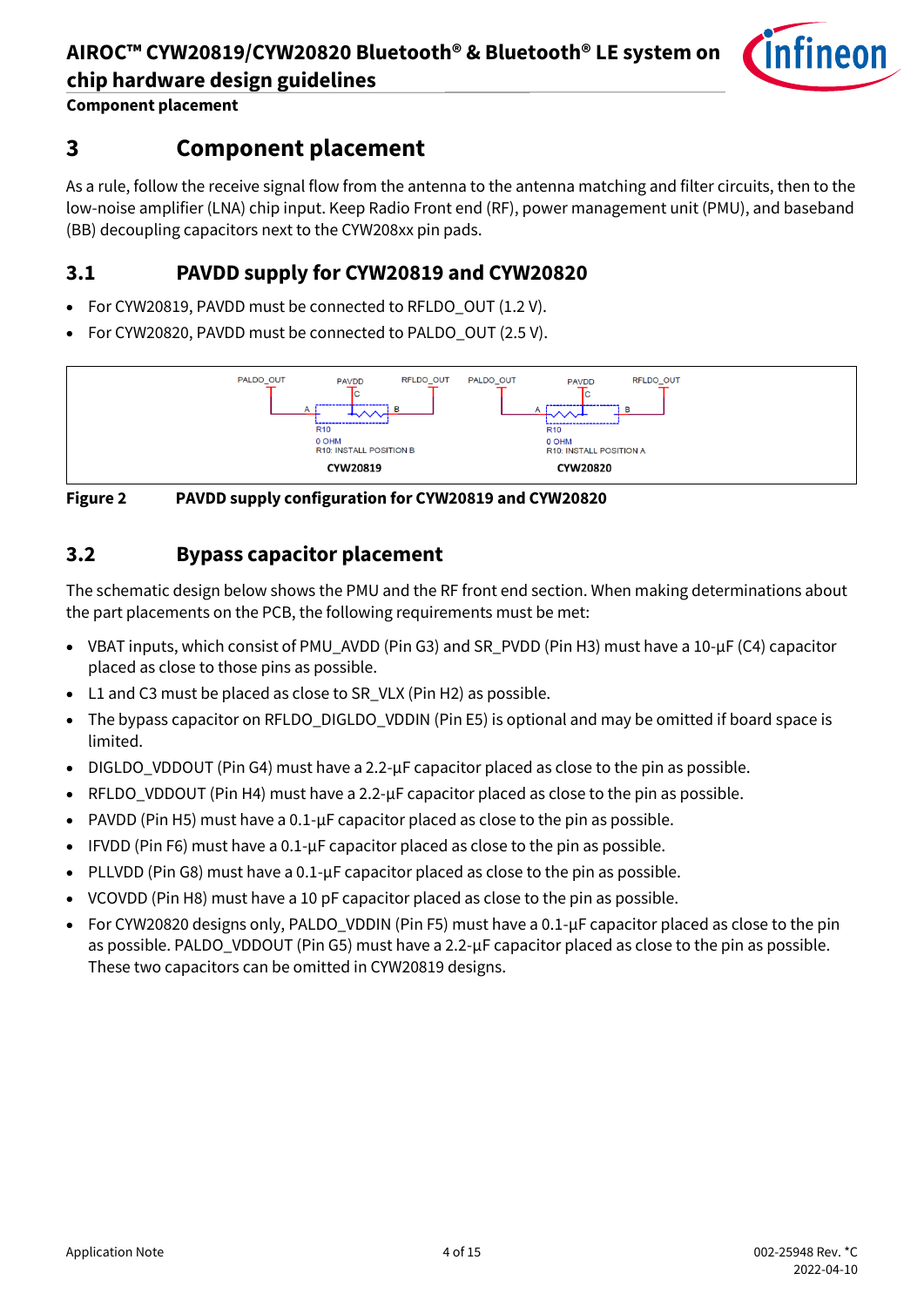

#### **Component placement**



**Figure 3 Bypass capacitors in the PMU and RF front end area**

In the baseband area, the following component placement must also be met:

- VDDO1 (Pin D1) and VDDO2 (Pin B8) must have a 0.1-µF for each pin, and they must be placed as close to the pin as possible.
- VDDC1 (Pin C8) and VDDC2 (Pin E1) must have a 0.1-µF for each pin, and they must be placed as close to the pin as possible.



**Figure 4 Bypass capacitor in the baseband area**

#### <span id="page-4-0"></span>**3.3 Antenna placement**

Keep the antenna connection to the device as short as possible. Maintain a solid ground near the antenna and adequate ground clearance for the layers beneath the antenna.

In the reference design, the antenna is on the top layer on the left of the board next to the CYW208xx chip.

For more details on PCB antennas, see **AN91445 - [Antenna design and RF layout guidelines](https://www.infineon.com/dgdl/Infineon-AN91445_Antenna_Design_and_RF_Layout_Guidelines-ApplicationNotes-v09_00-EN.pdf?fileId=8ac78c8c7cdc391c017d073e054f6227&utm_source=cypress&utm_medium=referral&utm_campaign=202110_globe_en_all_integration-application_note)**. For the associated Gerber file, click **[https://www.infineon.com/dgdl/Infineon-AN91445\\_Antenna\\_Design\\_Guide-](https://www.infineon.com/dgdl/Infineon-AN91445_Antenna_Design_Guide-ApplicationNotes-v09_00-EN.zip?fileId=8ac78c8c7cdc391c017d073e1c866233)[ApplicationNotes-v09\\_00-EN.zip?fileId=8ac78c8c7cdc391c017d073e1c866233s](https://www.infineon.com/dgdl/Infineon-AN91445_Antenna_Design_Guide-ApplicationNotes-v09_00-EN.zip?fileId=8ac78c8c7cdc391c017d073e1c866233)**.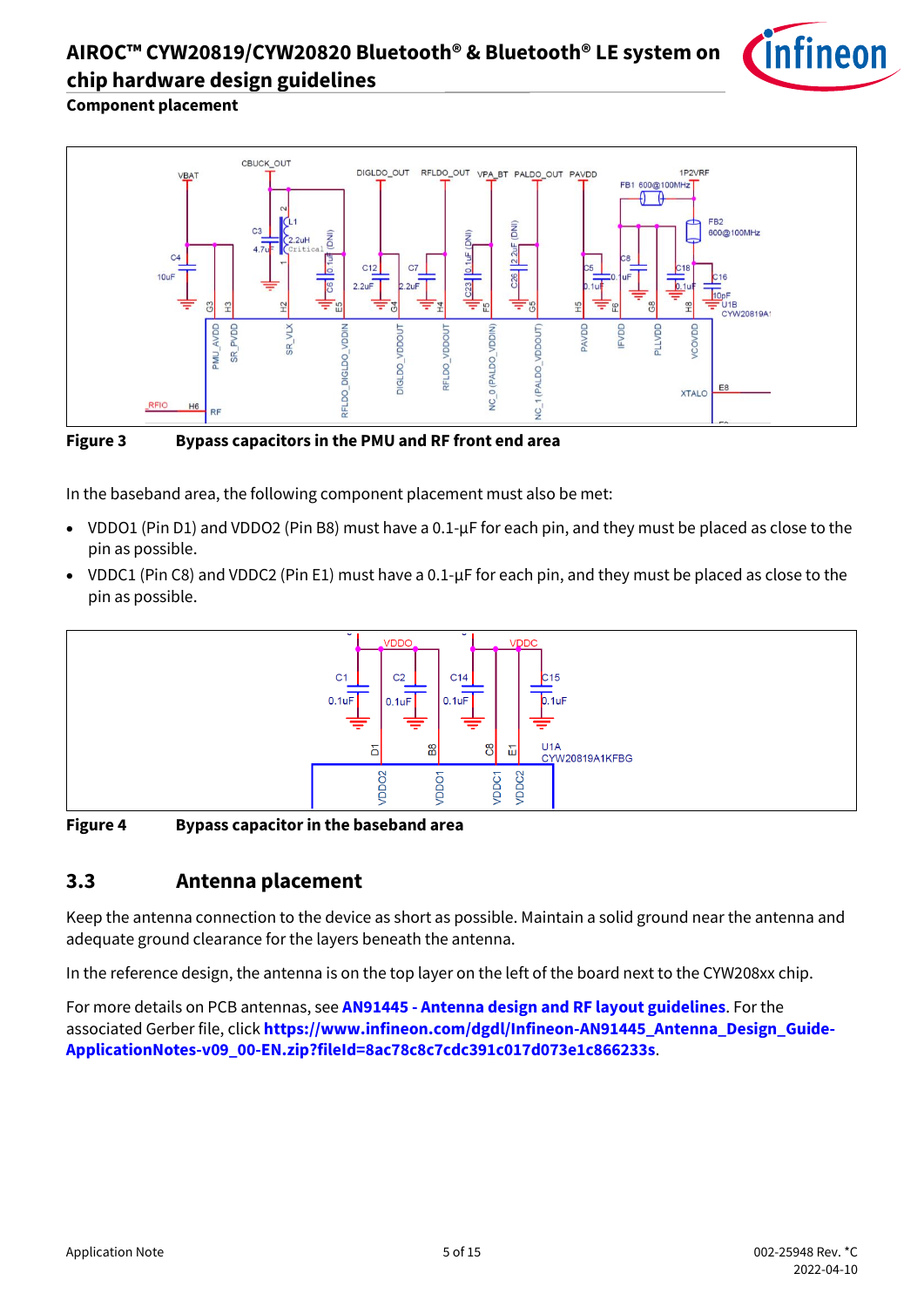

**Component placement**



**Figure 5 Antenna placement and microstrip clearance**

#### <span id="page-5-0"></span>**3.4 Bandpass filter**

Place a chip bandpass filter between the antenna matching components and the CYW208xx device to attenuate harmonics from CYW208xx. The chip bandpass filter part used in the CYW208xx reference design is Murata; LFB182G45CL3D178. A microstrip is used for all connections of the bandpass filter.

Insertion loss and out-of-band attenuation performance depend on PCB component layouts and tolerances. Filter layout should follow general RF layout rules.



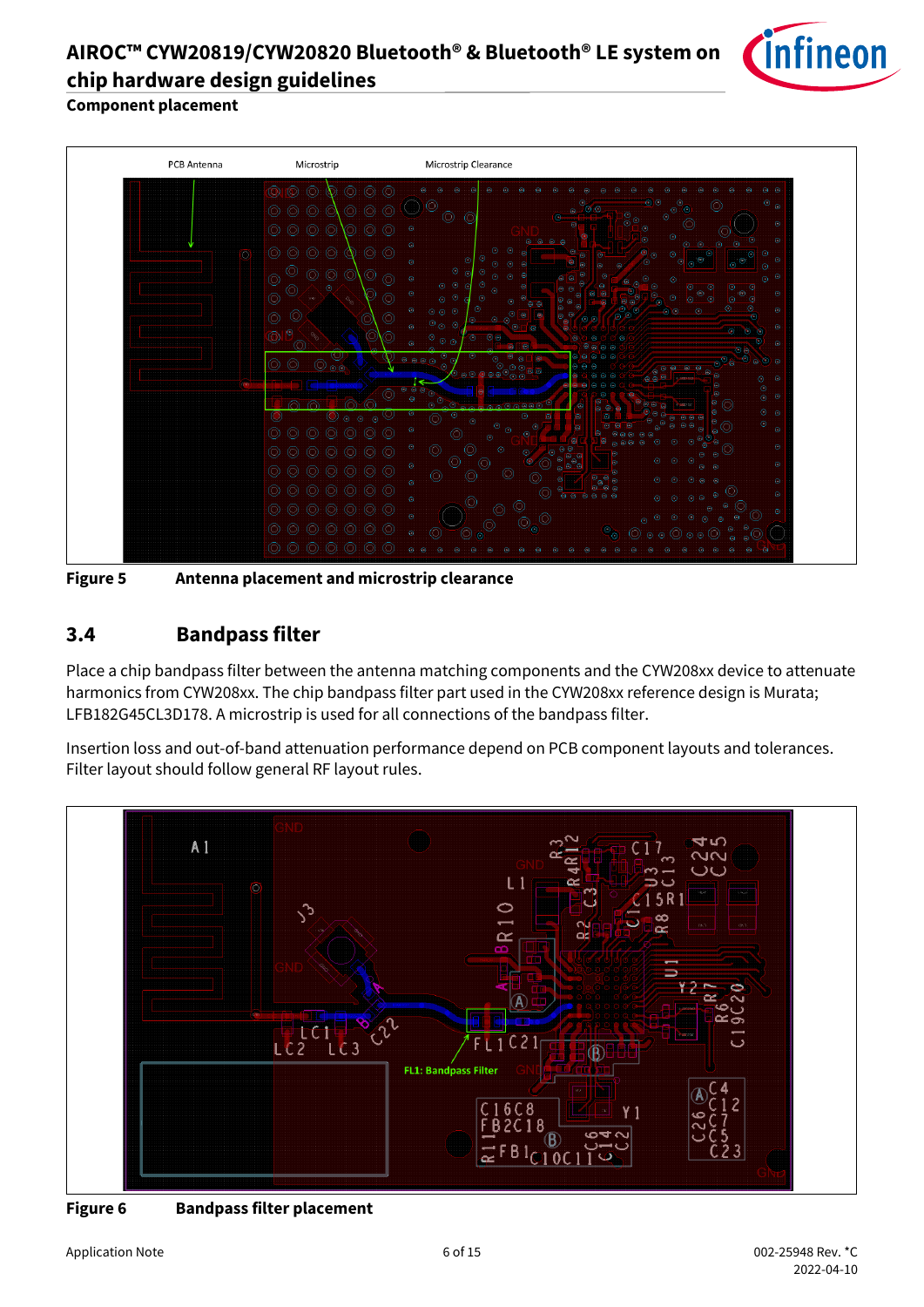

**Component placement**

#### <span id="page-6-0"></span>**3.5 Power inductor placement**

The power inductor must have good isolation; this is done by surrounding it with as much ground as possible. The power inductor should also be placed as close to CBUCK\_OUT pins (SR\_VLX, Pin H2) as possible. The inductor should be placed adjacent with the output capacitor (C3 in this design). The copper on the PCB top layer under this inductor should be cut out. See the "Recommended Component" section in the CYW208xx datasheet, and reference design files for the recommended component.



**Figure 7 Power inductor isolation and placement**

#### <span id="page-6-1"></span>**3.6 Crystal placement**

Protect the crystal and related traces from noise sources and use a solid ground to separate the crystal from RF traces. The crystal ground plane should have direct vias to the reference ground plane.

The load capacitors placement as shown in **[Figure 8](#page-7-0)** is recommended, because this placement uses the least amount of PCB trace to connect the CYW208xx chip, the Crystals and the crystal load capacitors together which will minimize the parasitic capacitance.

Crystal specifications and requirements can be found in the CYW208xx datasheet. See **[References](#page-12-0)**.

For the crystal parts, TXC 8Y24070015 is recommended for the 24-MHz main crystal, and TXC 9H03270073 for the 32.768-kHz crystal.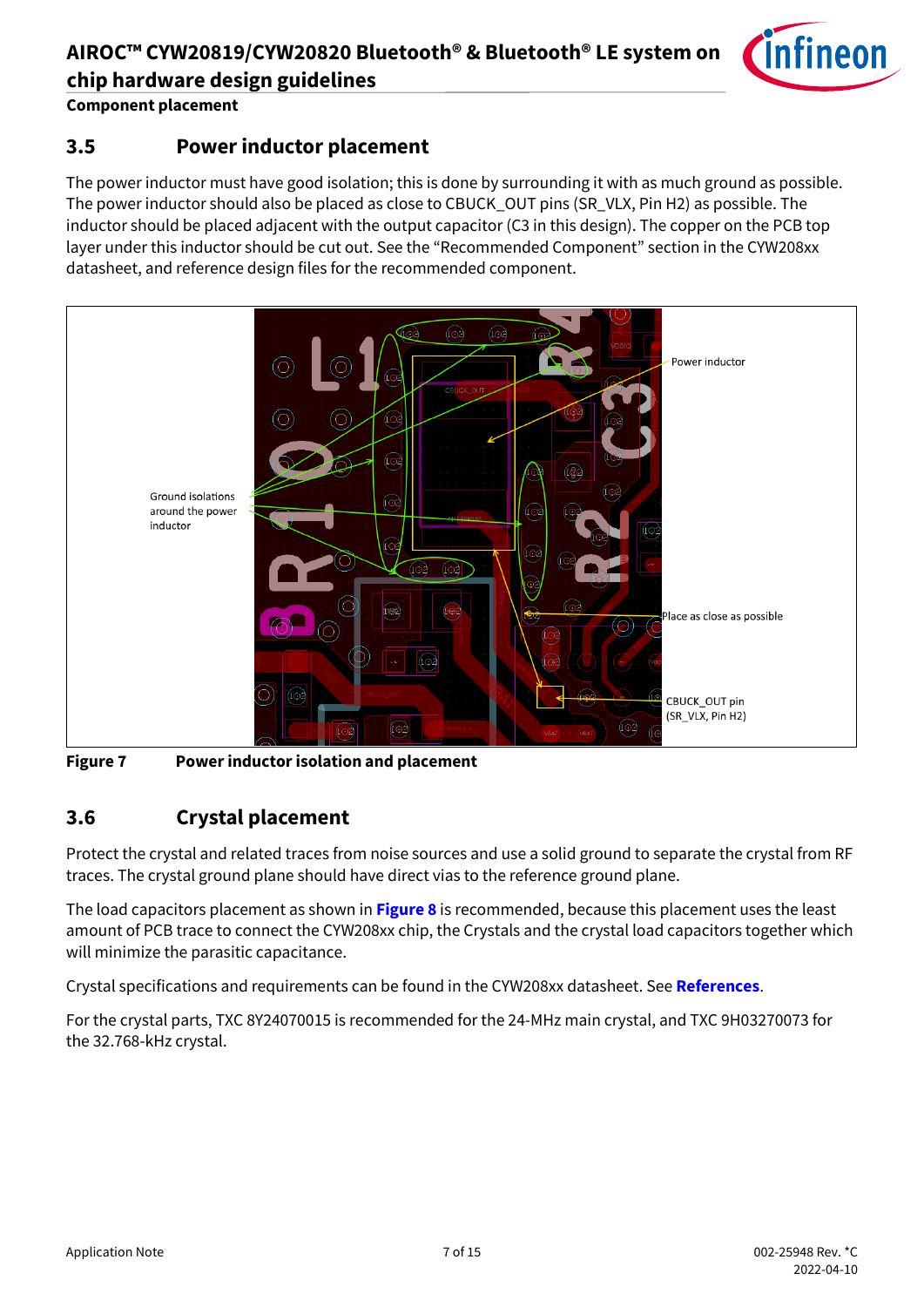

**Component placement**



<span id="page-7-0"></span>**Figure 8 24-MHz and 32.768-kHz crystal placements**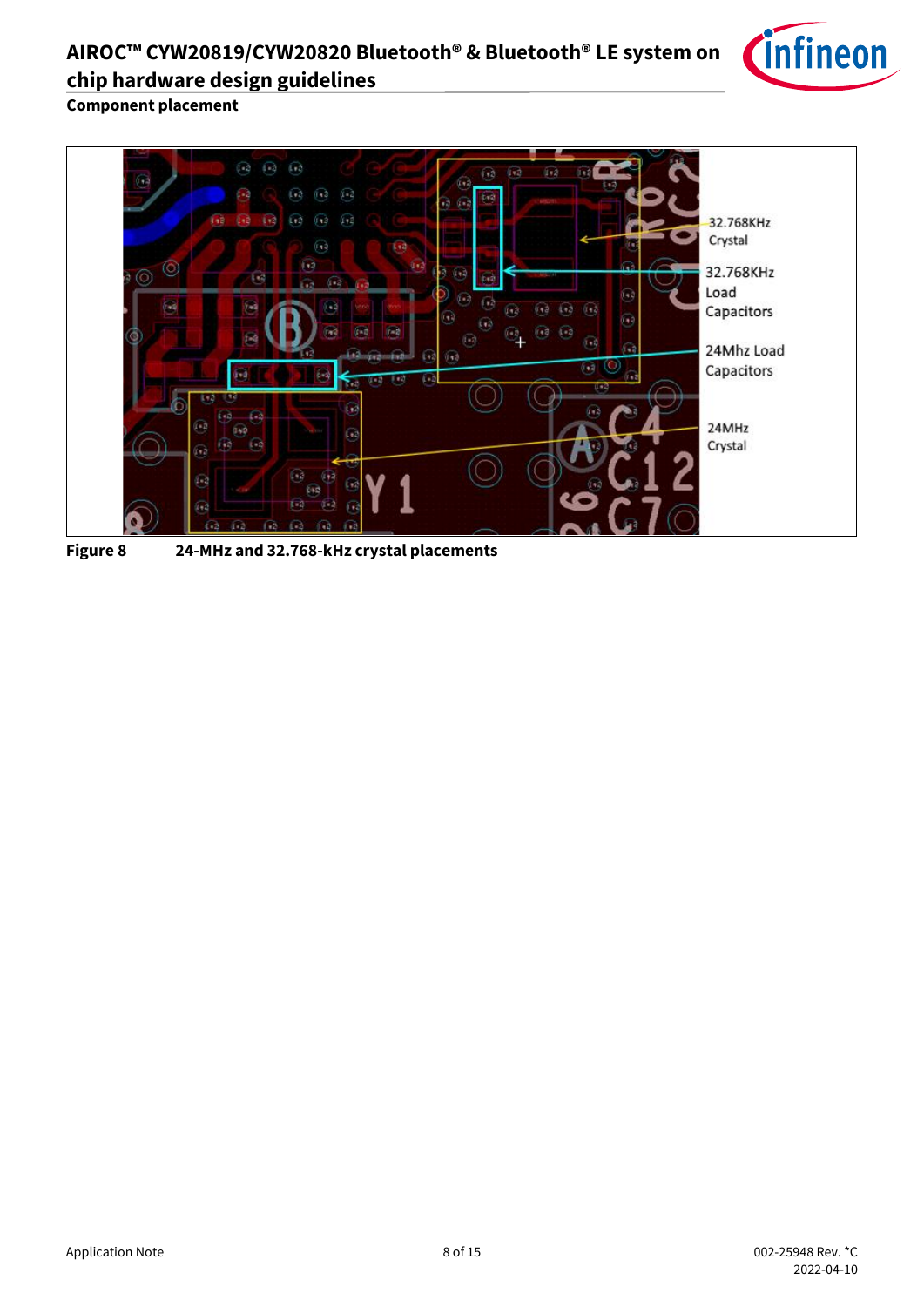

**PCB layers and routing**

### <span id="page-8-0"></span>**4 PCB layers and routing**

#### <span id="page-8-1"></span>**4.1 Ground vias**

Do not use long thin traces to connect components to ground vias; doing so adds inductance that can significantly alter circuit performance. Instead, place the vias directly on the ground pads of the components. Do not use through hole vias on the pins of the CYW208xx chips; instead, use 1:2 laser vias to connect the ground pads directly to the main ground. Only use through hole vias in the open area to stitch the ground plane on all layers together. Make sure there are enough ground pins near the ground pad of the CBUCK output capacitor (C3 in this design).

#### <span id="page-8-2"></span>**4.2 Layer 1: Components, signal fanout, and RF trace**

All the passive components for the chip can be placed on the top layer. Signal fanout from the CYW208xx chip will also be done on the top layer.

The RF trace, shown as blue, must be well isolated and have a solid ground plane along both sides of the trace.



**Figure 9 Layout 1, components and signal fanout**

#### <span id="page-8-3"></span>**4.3 Layer 2: Solid ground plane**

Fill the layer immediately below the layer where CYW208xx is located with the solid ground plane for the optimal ground return path.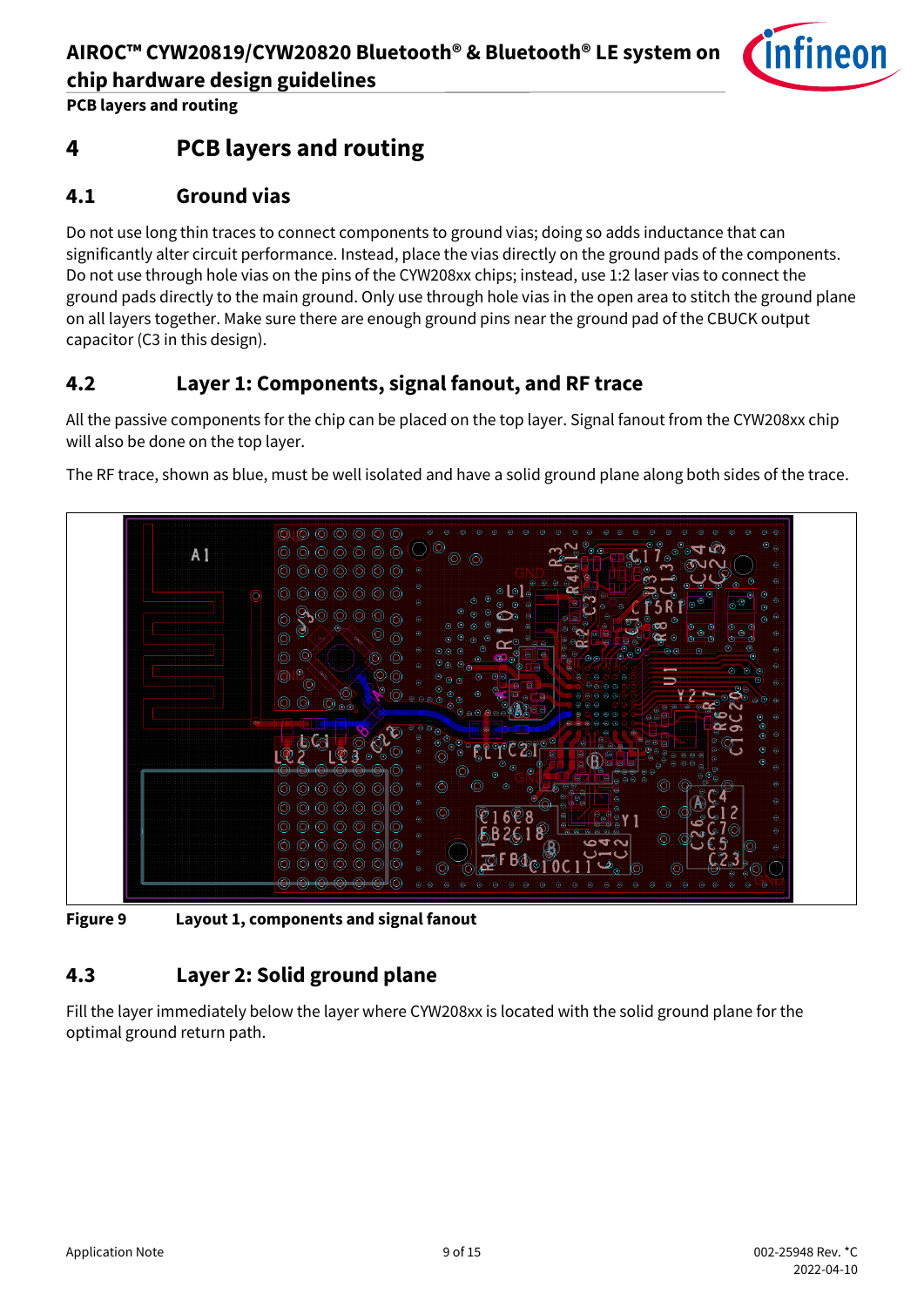

#### **PCB layers and routing**



**Figure 10 Layer 2, solid ground fill**

#### <span id="page-9-0"></span>**4.4 Layer 3: Power traces**

- Route the main DC power supply line up the middle of the board like a spine, branching off left and right as needed.
- Avoid routing DC power in a loop.
- Consider the current flow when routing the power traces to the chip. For input power pins, make sure the power trace goes through the decoupling capacitors before going into the power pin. For output power pins, make sure that the power trace goes to the decoupling capacitors immediately before going to the load.
- Protect the RF power supply from main power, noisy signals, and digital power by separating with ground fill.
- Ensure that adequate power trace width and vias are available (or present) to minimize parasitic impedance.
- Crossing or overlapping power traces on adjacent layers is not recommended. In the case where power traces crossing cannot be avoided, have them cross in a perpendicular manner to minimize the overlapping area of the power traces. (Refer to the example shown in Section **[4.6](#page-11-0)**)
- Recommended Trace width for the power signals are as follows:
	- − CBUCK\_OUT → Minimum 10 mils trace width
	- − CBUCK\_OUT to RFLDO\_DIGLDO\_VDDIN (Pin E5) → Minimum 10 mils trace width
	- − VDDIO → Minimum 10 mils trace width
	- − VDDIO to VDDO (Pin B8 and D1) → Minimum 8 mils trace width
	- − DIGLDO\_OUT (Pin G4) to VDDC (Pin C8 and E1) → Minimum 8 mils trace width
	- − VBAT to PMU\_AVDD (Pin G3)/SR\_PVDD (Pin H3) → Minimum 10 mils trace width
	- − RFLDO\_VDDOUT (Pin H4) to 1P2VRF → Minimum 8 mils trace width
	- − VPA\_BT to PALDO\_VDDIN (Pin F5) → Minimum 10 mils trace width
	- − PALDO\_VDDOUT (Pin G5) to PAVDD (Pin H5) → Minimum 8 mils trace width
	- 1P2VRF → Minimum 8 mils trace width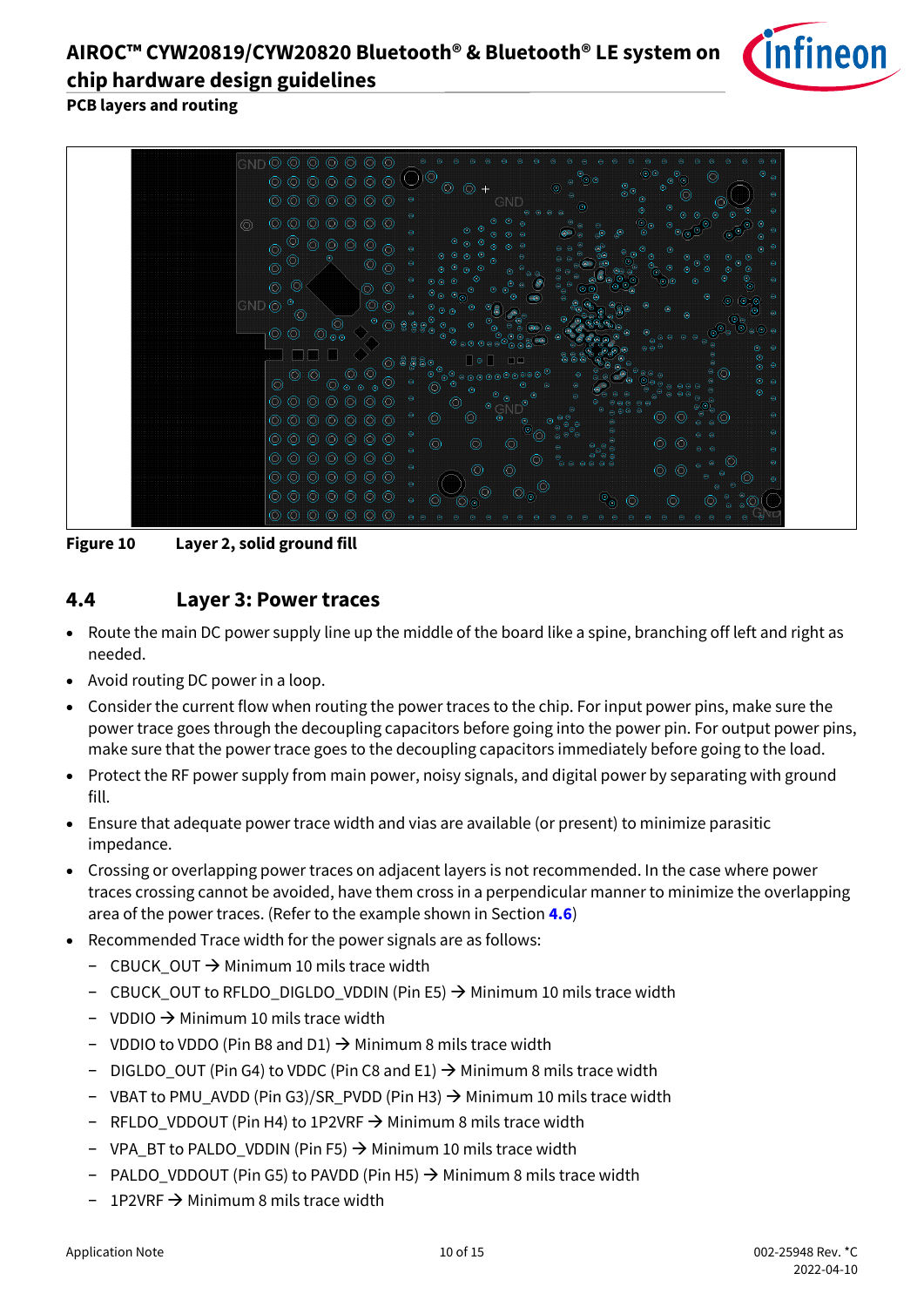

#### **PCB layers and routing**

− 1P2VRF to IFVDD (pin F6)/PLLVDD (pin G8) / VCOVDD (pin H8) → Minimum 8 mils trace width



**Figure 11 Power supply traces on layer 3**

#### <span id="page-10-0"></span>**4.5 Layer 4: Power traces and non-critical signals**

Use layer 4 for all non-critical signal routing as well as additional power traces that could not be routed on layer 3. Ensure that the power traces routed on layer 4 do not cross with the power traces that are on layer 3.



**Figure 12 Layer 4, power traces and non-critical signals**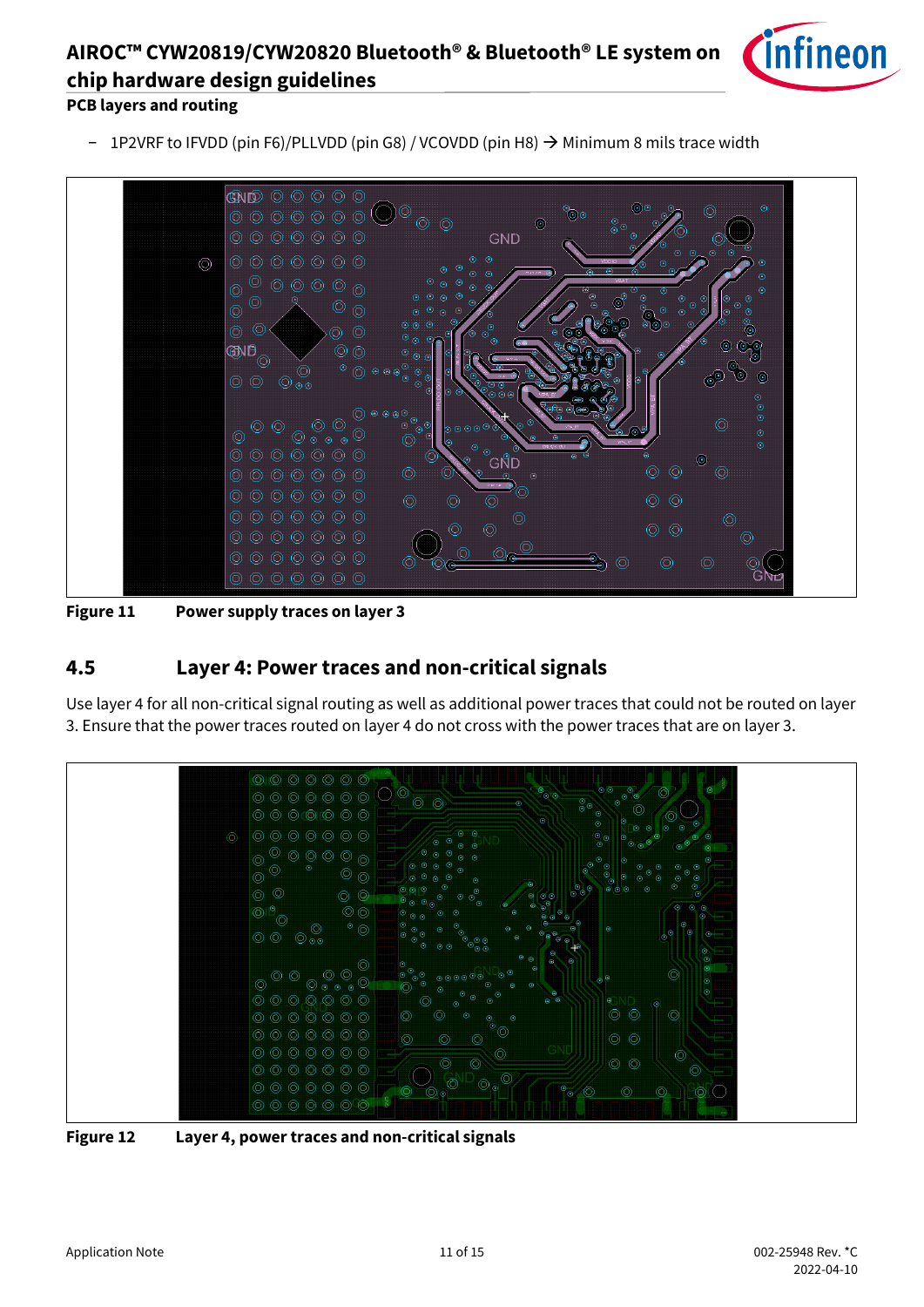

**PCB layers and routing**

#### <span id="page-11-0"></span>**4.6 Unavoidable power trace crossing on adjacent layers**

If power traces crossing cannot be avoided, have them cross in a perpendicular manner to minimize the overlapping area of the power traces. An example of this is shown in **[Figure 13](#page-11-1)**, where the pink VPA\_BT on layer 3 and the green CBUCK\_OUT trace on layer 4 are routed in a perpendicular manner.



<span id="page-11-1"></span>**Figure 13 Unavoidable crossing between VPA\_BT trace and CBUCK\_OUT trace**

This is routed in a perpendicular crossing manner to reduce the overlapping area of power traces.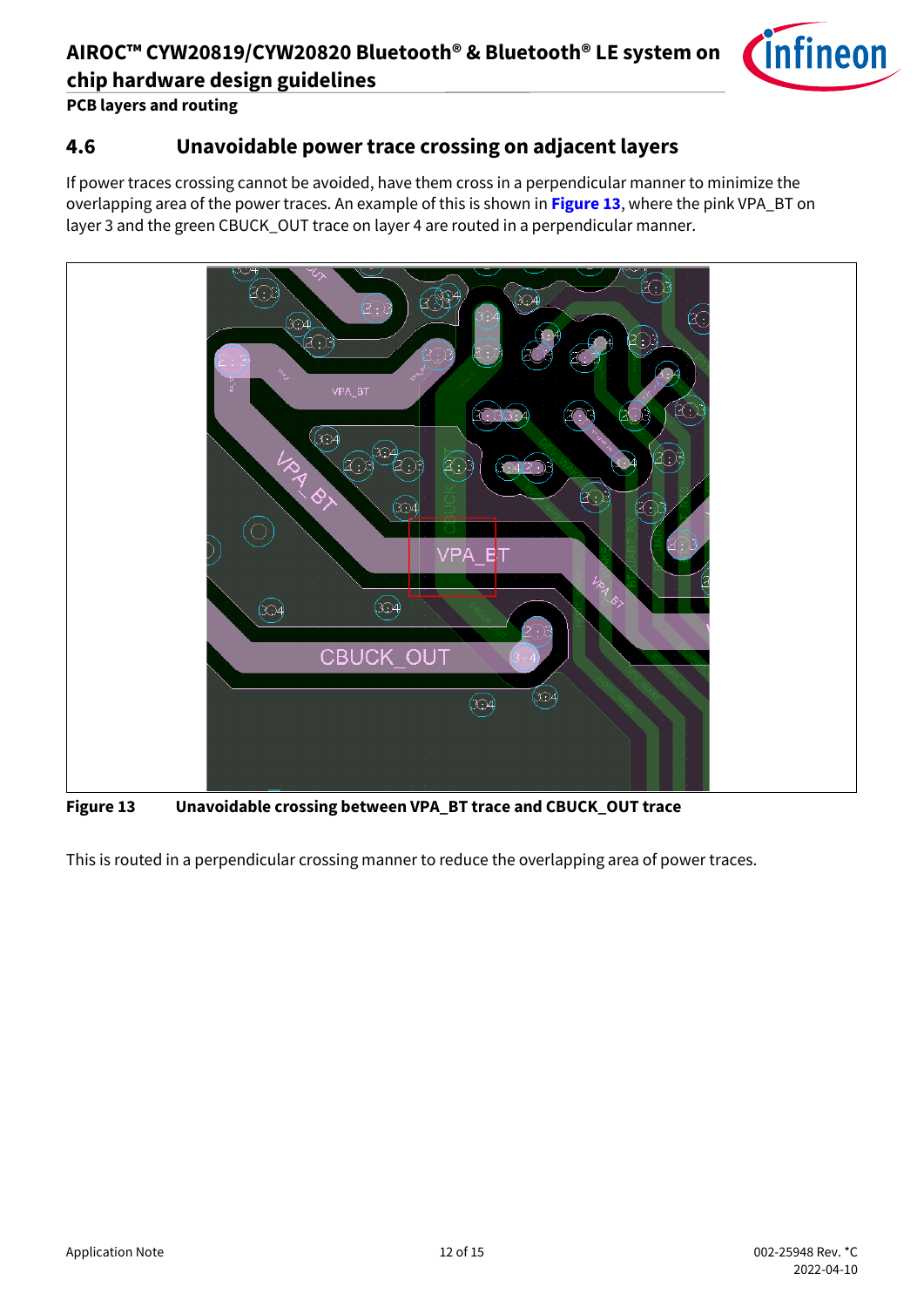

#### **References**

#### <span id="page-12-0"></span>**References**

A wealth of data is available at **[www.infineon.com](http://www.infineon.com/)** to help you to select the right device, and quickly and effectively integrate the device into your design.

- [1] [Datasheets](http://www.cypress.com/search/all/PSoC%20Datasheets?f%5b0%5d=meta_type%3Atechnical_documents&f%5b1%5d=field_related_products%3A88886&f%5b2%5d=resource_meta_type%3A575)
	- − **[CYW20819](https://www.infineon.com/dgdl/Infineon-CYW20819_Ultra_Low_Power_Bluetooth_LE_BR_EDR_Bluetooth_5.0_SoC-AdditionalTechnicalInformation-v07_00-EN.pdf?fileId=8ac78c8c7d0d8da4017d0ee7dba070bf&utm_source=cypress&utm_medium=referral&utm_campaign=202110_globe_en_all_integration-datasheet)**
	- − **[CYW20820](https://www.infineon.com/dgdl/Infineon-CYW20820_Ultra_Low_Power_Bluetooth_LE_BR_EDR_Bluetooth_5.0_SoC-AdditionalTechnicalInformation-v06_00-EN.pdf?fileId=8ac78c8c7d0d8da4017d0ee7e70770d1&utm_source=cypress&utm_medium=referral&utm_campaign=202110_globe_en_all_integration-datasheet)**
- [2] Application note
	- − **[Antenna design and RF layout guidelines](https://www.infineon.com/dgdl/Infineon-AN91445_Antenna_Design_and_RF_Layout_Guidelines-ApplicationNotes-v09_00-EN.pdf?fileId=8ac78c8c7cdc391c017d073e054f6227&utm_source=cypress&utm_medium=referral&utm_campaign=202110_globe_en_all_integration-application_note)**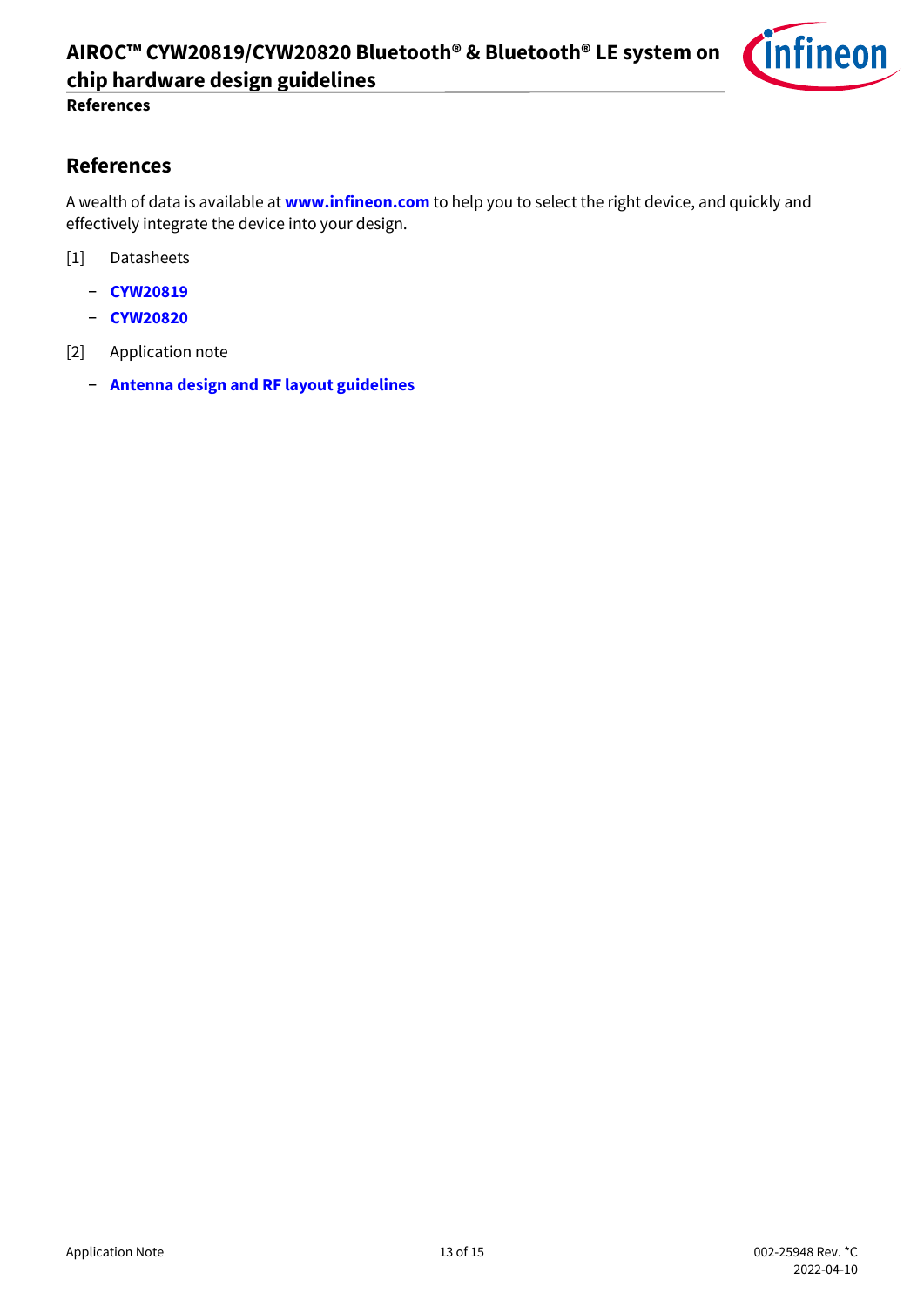

**Revision history**

## <span id="page-13-0"></span>**Revision history**

| <b>Document</b><br>version | Date of release | <b>Description of changes</b>                |
|----------------------------|-----------------|----------------------------------------------|
| $***$                      | 2018-12-18      | Initial release                              |
| $^{\star}$ A               | 2019-06-21      | Added PAVDD Supply for CYW20719 and CYW20720 |
| $*_{\mathsf{B}}$           | 2021-03-16      | Updated to Infineon template                 |
| $^{\star}$ C               | 2022-04-10      | Corrected section 3.1 heading                |
|                            |                 | Updated document title                       |